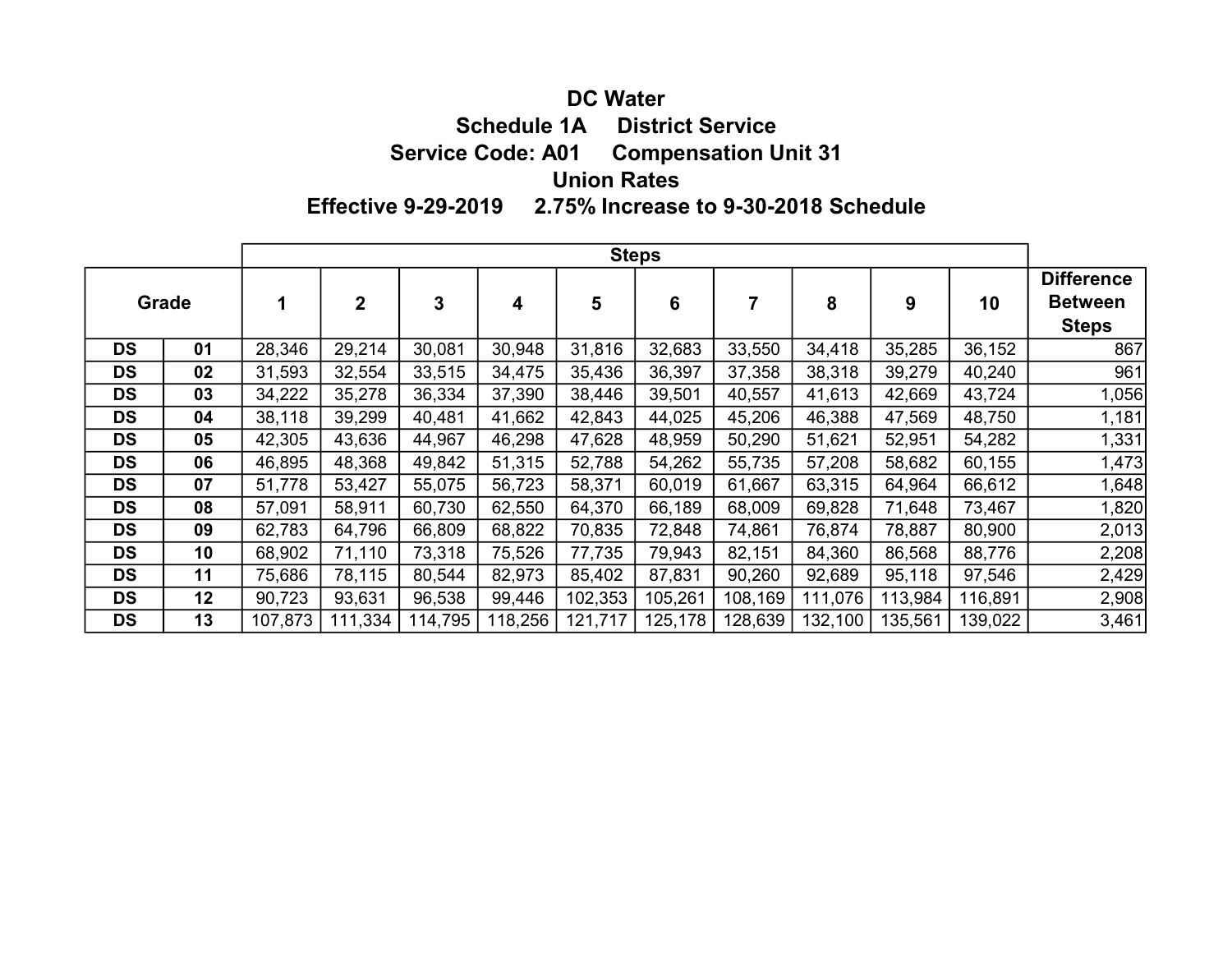### DC Water Schedule 3 Regular Wage Service Service Code: B01 - Non-Supervisory Pay Rates Compensation Unit 31 Union Rates Effective 9-29-2019 2.75% Increase to 9-30-2018 Schedule

#### Hourly Rates **Annual Rates Annual Rates Annual Rates**

**RW 01 1**9.5864 20.4024 21.2185 22.0346 22.8507 RW 02 21.1344 22.0150 22.8956 23.7762 24.6567 RW 03 22.5846 23.5256 24.4666 25.4077 26.3487 RW 04 24.1163 25.1212 26.1260 27.1308 28.1357 RW 05 25.5828 26.6488 27.7147 28.7807 29.8466 RW 06 27.0331 28.1595 29.2858 30.4122 31.5386 **RW**  $\begin{array}{|l|l|l|l|} \hline \textbf{07} & 28.6463 & 29.8399 & 31.0334 & 32.2270 & 33.4206 \hline \end{array}$ **RW** 08 30.1617 31.4184 32.6751 33.9319 35.1886 RW 09 31.6119 32.9291 34.2462 35.5634 36.8806 **RW** | 10  $|33.1273 | 34.5076 | 35.8879 | 37.2682 | 38.6486$ RW 11 34.6753 36.1201 37.5649 39.0098 40.4546 RW | 12 36.1419 37.6478 39.1537 40.6596 42.1655 RW | 13 | 37.5758 | 39.1415 | 40.7071 | 42.2728 | 43.8384 RW | 14 | 39.1238 | 40.7540 | 42.3841 | 44.0143 | 45.6445 **RW** | 15  $|40.5741 | 42.2646 | 43.9552 | 45.6458 | 47.3364$ **Grade** 

|      |                | <b>Steps</b> |         |         |  |              | <b>Steps</b> |                                                   |   |
|------|----------------|--------------|---------|---------|--|--------------|--------------|---------------------------------------------------|---|
| 1    | 2 <sup>1</sup> | 3            | 4       | 5       |  | $\mathbf{2}$ | 3            | 4                                                 | 5 |
| 5864 | 20.4024        | 21.2185      | 22.0346 | 22.8507 |  |              |              | 40,739.61 42,437.09 44,134.58 45,832.06 47,529.54 |   |
| 1344 | 22.0150        | 22.8956      | 23.7762 | 24.6567 |  |              |              | 43,959.46 45,791.11 47,622.75 49,454.39 51,286.04 |   |
| 5846 | 23.5256        | 24.4666      | 25.4077 | 26.3487 |  |              |              | 46,975.96 48,933.29 50,890.62 52,847.95 54,805.28 |   |
| 1163 | 25.1212        | 26.1260      | 27.1308 | 28.1357 |  |              |              | 50,161.91 52,251.99 54,342.07 56,432.15 58,522.23 |   |
| 5828 | 26.6488        | 27.7147      | 28.7807 | 29.8466 |  |              |              | 53,212.30 55,429.48 57,646.66 59,863.84 62,081.02 |   |
| 0331 | 28.1595        | 29.2858      | 30.4122 | 31.5386 |  |              |              | 56,228.79 58,571.66 60,914.53 63,257.39 65,600.26 |   |
| 6463 | 29.8399        | 31.0334      | 32.2270 | 33.4206 |  |              |              | 59,584.22 62,066.90 64,549.57 67,032.25 69,514.92 |   |
| 1617 | 31.4184        | 32.6751      | 33.9319 | 35.1886 |  |              |              | 62,736.29 65,350.30 67,964.31 70,578.32 73,192.33 |   |
| 6119 | 32.9291        | 34.2462      | 35.5634 | 36.8806 |  |              |              | 65,752.78 68,492.48 71,232.18 73,971.88 76,711.58 |   |
| 1273 | 34.5076        | 35.8879      | 37.2682 | 38.6486 |  |              |              | 68,904.85 71,775.88 74,646.92 77,517.95 80,388.99 |   |
| 6753 | 36.1201        | 37.5649      | 39.0098 | 40.4546 |  |              |              | 72,124.70 75,129.89 78,135.09 81,140.29 84,145.48 |   |
| 1419 | 37.6478        | 39.1537      | 40.6596 | 42.1655 |  |              |              | 75,175.09 78,307.38 81,439.68 84,571.97 87,704.27 |   |
| 5758 | 39.1415        | 40.7071      | 42.2728 | 43.8384 |  |              |              | 78,157.69 81,414.26 84,670.83 87,927.40 91,183.97 |   |
| 1238 | 40.7540        | 42.3841      | 44.0143 | 45.6445 |  |              |              | 81,377.54 84,768.27 88,159.00 91,549.73 94,940.46 |   |
| 5741 | 42.2646        | 43.9552      | 45.6458 | 47.3364 |  |              |              | 84,394.03 87,910.45 91,426.87 94,943.29 98,459.70 |   |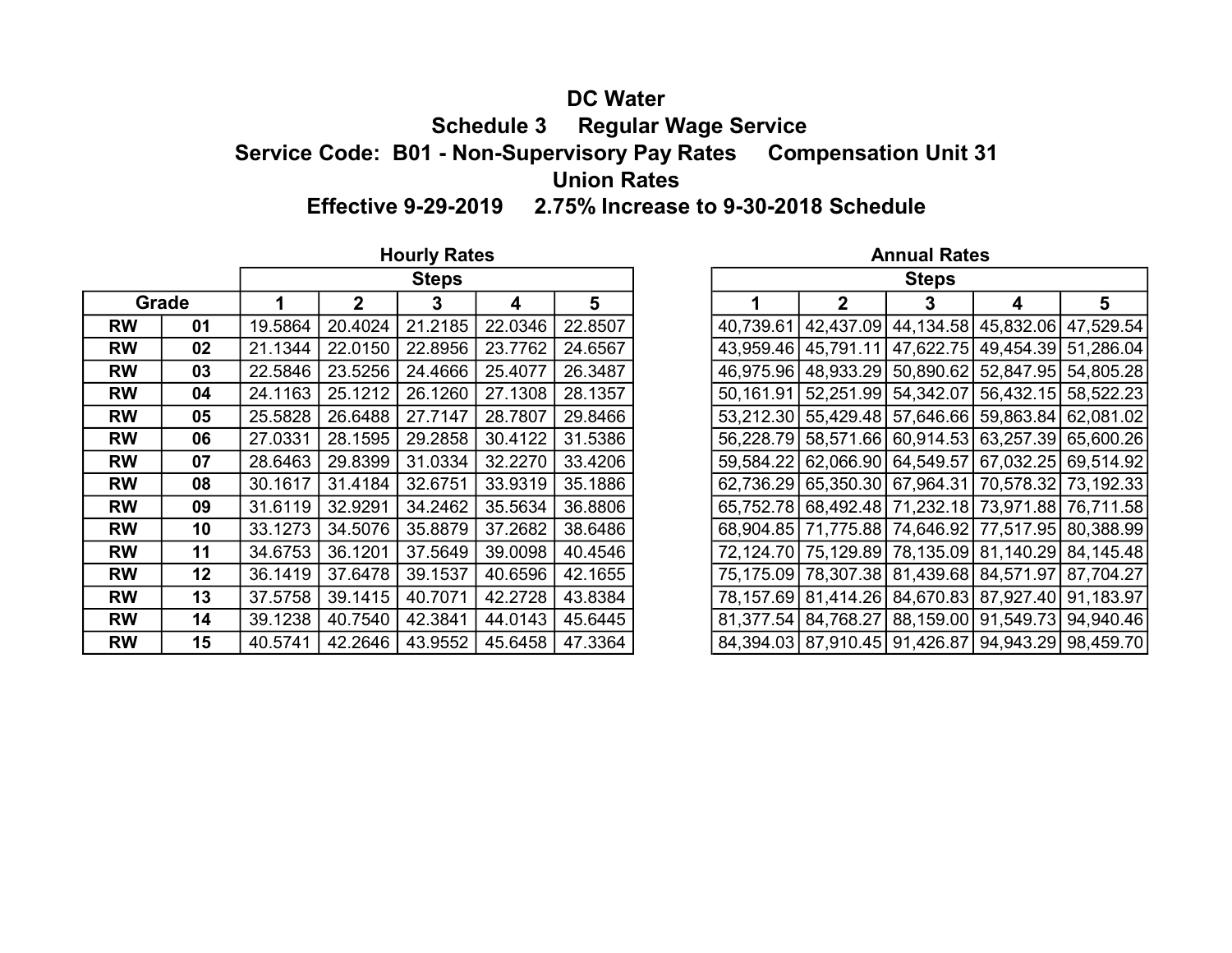# DC Water

 Schedule 3 Regular Wage Service Service Code: B02 - Leader Wage Pay Rates Compensation Unit 31 Union Rates

Effective 9-29-2019 2.75% Increase to 9-30-2018 Schedule

|           |       |         |              | <b>Hourly Rates</b> |         |         |              |                       | <b>Annual Rates</b> |                                                      |            |  |  |
|-----------|-------|---------|--------------|---------------------|---------|---------|--------------|-----------------------|---------------------|------------------------------------------------------|------------|--|--|
|           |       |         |              | <b>Steps</b>        |         |         | <b>Steps</b> |                       |                     |                                                      |            |  |  |
|           | Grade |         | $\mathbf{2}$ | 3                   | 4       | 5       |              | $\mathbf{2}$          | 3                   | 4                                                    | 5          |  |  |
| LW        | 01    | 21.2647 | 22.1507      | 23.0368             | 23.9228 | 24.8088 | 44,230.61    | 46,073.55             | 47,916.49           | 49,759.43                                            | 51,602.37  |  |  |
| LW        | 02    | 22.9105 | 23.8651      | 24.8197             | 25.7743 | 26.7289 |              | 47,653.82 49,639.39   | 51,624.97           | 53,610.55                                            | 55,596.12  |  |  |
| <b>LW</b> | 03    | 24.7355 | 25.7662      | 26.7968             | 27.8274 | 28.8581 |              | 51,449.86 53,593.60   | 55,737.34           | 57,881.09                                            | 60,024.83  |  |  |
| LW        | 04    | 26.1857 | 27.2768      | 28.3679             | 29.4590 | 30.5500 |              | 54,466.35   56,735.78 | 59,005.21           | 61,274.64                                            | 63,544.07  |  |  |
| LW        | 05    | 27.7826 | 28.9402      | 30.0979             | 31.2555 | 32.4131 |              | 57,787.88 60,195.71   | 62,603.54           | 65,011.37                                            | 67,419.19  |  |  |
| LW        | 06    | 29.4773 | 30.7055      | 31.9337             | 33.1620 | 34.3902 | 61,312.77    | 63,867.47             | 66,422.17           | 68,976.87                                            | 71,531.57  |  |  |
| <b>LW</b> | 07    | 31.2045 | 32.5047      | 33.8049             | 35.1051 | 36.4053 |              | 64.905.45 67,609.84   | 70,314.24           | 73,018.63                                            | 75,723.03  |  |  |
| LW        | 08    | 32.8992 | 34.2700      | 35.6408             | 37.0116 | 38.3824 |              | 68,430.34 71,281.61   | 74,132.87           | 76,984.13                                            | 79,835.40  |  |  |
| <b>LW</b> | 09    | 34.4146 | 35.8486      | 37.2825             | 38.7164 | 40.1504 |              | 71,582.41 74,565.01   | 77,547.61           | 80,530.21                                            | 83,512.81  |  |  |
| LW        | 10    | 36.1419 | 37.6478      | 39.1537             | 40.6596 | 42.1655 |              | 75,175.09 78,307.38   | 81,439.68           | 84,571.97                                            | 87,704.27  |  |  |
| LW        | 11    | 37.8039 | 39.3791      | 40.9543             | 42.5294 | 44.1046 |              | 78,632.19 81,908.53   | 85,184.87           | 88,461.21                                            | 91,737.56  |  |  |
| LW        | 12    | 39.3682 | 41.0086      | 42.6489             | 44.2893 | 45.9296 |              | 81,885.94   85,297.85 | 88,709.76           | 92,121.68                                            | 95,533.59  |  |  |
| LW        | 13    | 41.0629 | 42.7739      | 44.4848             | 46.1958 | 47.9067 |              | 85,410.83 88,969.61   | 92,528.40           | 96,087.18                                            | 99,645.97  |  |  |
| LW        | 14    | 42.7739 | 44.5561      | 46.3383             | 48.1206 | 49.9028 | 88,969.61    | 92,676.68             | 96,383.75           | 100,090.81                                           | 103,797.88 |  |  |
| LW        | 15    | 44.5174 | 46.3723      | 48.2272             | 50.0821 | 51.9370 |              |                       |                     | 92,596.18 96,454.36 100,312.53 104,170.71 108,028.88 |            |  |  |

|    |       |         |         | <b>Steps</b> |         |         |                     |                       | <b>Steps</b>                                         |            |  |
|----|-------|---------|---------|--------------|---------|---------|---------------------|-----------------------|------------------------------------------------------|------------|--|
|    | Grade |         |         | 3            | 4       | 5       |                     | 2                     |                                                      | 4          |  |
| LW | 01    | 21.2647 | 22.1507 | 23.0368      | 23.9228 | 24.8088 | 44,230.61           | 46,073.55             | 47,916.49                                            | 49,759.43  |  |
| LW | 02    | 22.9105 | 23.8651 | 24.8197      | 25.7743 | 26.7289 |                     | 47,653.82 49,639.39   | 51,624.97                                            | 53,610.55  |  |
| LW | 03    | 24.7355 | 25.7662 | 26.7968      | 27.8274 | 28.8581 |                     | 51,449.86 53,593.60   | 55,737.34                                            | 57,881.09  |  |
| LW | 04    | 26.1857 | 27.2768 | 28.3679      | 29.4590 | 30.5500 |                     | 54,466.35 56,735.78   | 59,005.21                                            | 61,274.64  |  |
| LW | 05    | 27.7826 | 28.9402 | 30.0979      | 31.2555 | 32.4131 | 57,787.88 60,195.71 |                       | 62,603.54                                            | 65,011.37  |  |
| LW | 06    | 29.4773 | 30.7055 | 31.9337      | 33.1620 | 34.3902 |                     | 61,312.77 63,867.47   | 66,422.17                                            | 68,976.87  |  |
| LW | 07    | 31.2045 | 32.5047 | 33.8049      | 35.1051 | 36.4053 |                     | 64,905.45 67,609.84   | 70,314.24                                            | 73,018.63  |  |
| LW | 08    | 32.8992 | 34.2700 | 35.6408      | 37.0116 | 38.3824 |                     | 68,430.34 71,281.61   | 74,132.87                                            | 76,984.13  |  |
| LW | 09    | 34.4146 | 35.8486 | 37.2825      | 38.7164 | 40.1504 |                     | 71,582.41 74,565.01   | 77,547.61                                            | 80,530.21  |  |
| LW | 10    | 36.1419 | 37.6478 | 39.1537      | 40.6596 | 42.1655 |                     | 75,175.09 78,307.38   | 81,439.68                                            | 84,571.97  |  |
| LW | 11    | 37.8039 | 39.3791 | 40.9543      | 42.5294 | 44.1046 |                     | 78,632.19 81,908.53   | 85,184.87                                            | 88,461.21  |  |
| LW | 12    | 39.3682 | 41.0086 | 42.6489      | 44.2893 | 45.9296 |                     | 81,885.94   85,297.85 | 88,709.76                                            | 92,121.68  |  |
| LW | 13    | 41.0629 | 42.7739 | 44.4848      | 46.1958 | 47.9067 |                     | 85,410.83 88,969.61   | 92,528.40                                            | 96,087.18  |  |
| LW | 14    | 42.7739 | 44.5561 | 46.3383      | 48.1206 | 49.9028 |                     | 88,969.61 92,676.68   | 96,383.75                                            | 100,090.81 |  |
| LW | 15    | 44.5174 | 46.3723 | 48.2272      | 50.0821 | 51.9370 |                     |                       | 92,596.18 96,454.36 100,312.53 104,170.71 108,028.88 |            |  |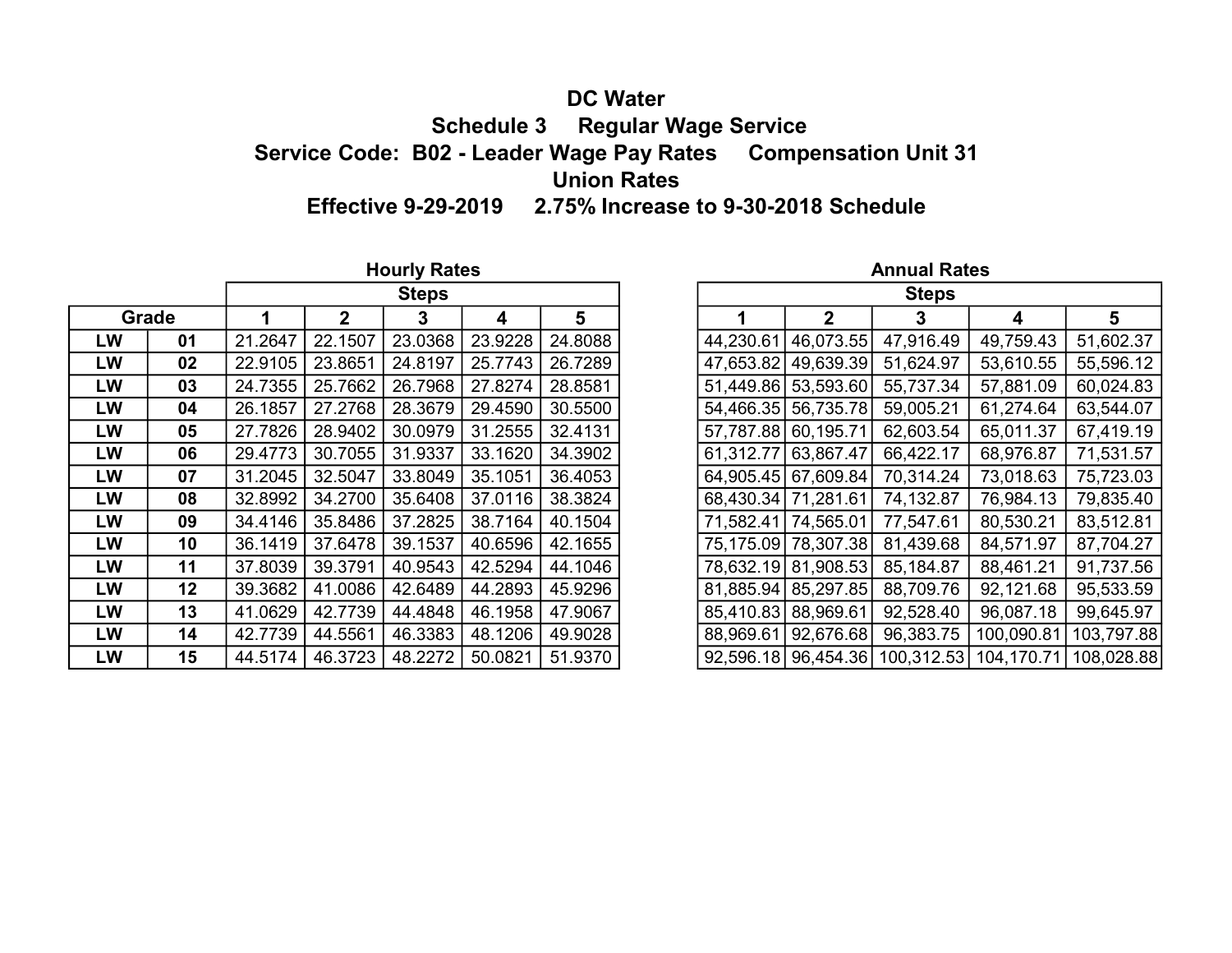# DC Water Schedule 1A District Service Service Code: A06 Compensation Unit 31 Union Rates Effective 9-29-2019 2.75% Increase to 9-30-2018 Schedule

Occupational Group: Clerical Series DS-318 Secretary, DS-322 Clerk Typist, DS-356 Data Transcriber

|           |    |        | <b>Steps</b> |        |        |        |        |        |        |        |        |                                              |  |  |  |  |
|-----------|----|--------|--------------|--------|--------|--------|--------|--------|--------|--------|--------|----------------------------------------------|--|--|--|--|
| Grade     |    |        | $\mathbf 2$  | 3      | 4      | 5      | 6      |        | 8      | 9      | 10     | Difference<br><b>Between</b><br><b>Steps</b> |  |  |  |  |
| <b>DS</b> | 02 | 35,436 | 36,397       | 37,358 | 38,318 | 39,279 | 40,240 | 41,200 | 42,161 | 43,122 | 44,083 | 961                                          |  |  |  |  |
| <b>DS</b> | 03 | 38,446 | 39,501       | 40,557 | 41,613 | 42,669 | 43,724 | 44,780 | 45,836 | 46,892 | 47,947 | 1,056                                        |  |  |  |  |
| <b>DS</b> | 04 | 40,481 | 41,662       | 42,843 | 44,025 | 45,206 | 46,388 | 47,569 | 48,750 | 49,932 | 51,113 | 1,181                                        |  |  |  |  |
| <b>DS</b> | 05 | 43,636 | 44,967       | 46,298 | 47,628 | 48,959 | 50,290 | 51,621 | 52,951 | 54,282 | 55,613 | 1,331                                        |  |  |  |  |
| <b>DS</b> | 06 | 48,368 | 49,842       | 51,315 | 52,788 | 54,262 | 55,735 | 57,208 | 58,682 | 60,155 | 61,628 | 1,473                                        |  |  |  |  |
| <b>DS</b> | 07 | 53,427 | 55,075       | 56,723 | 58,371 | 60,019 | 61,667 | 63,315 | 64,964 | 66,612 | 68,260 | 1,648                                        |  |  |  |  |